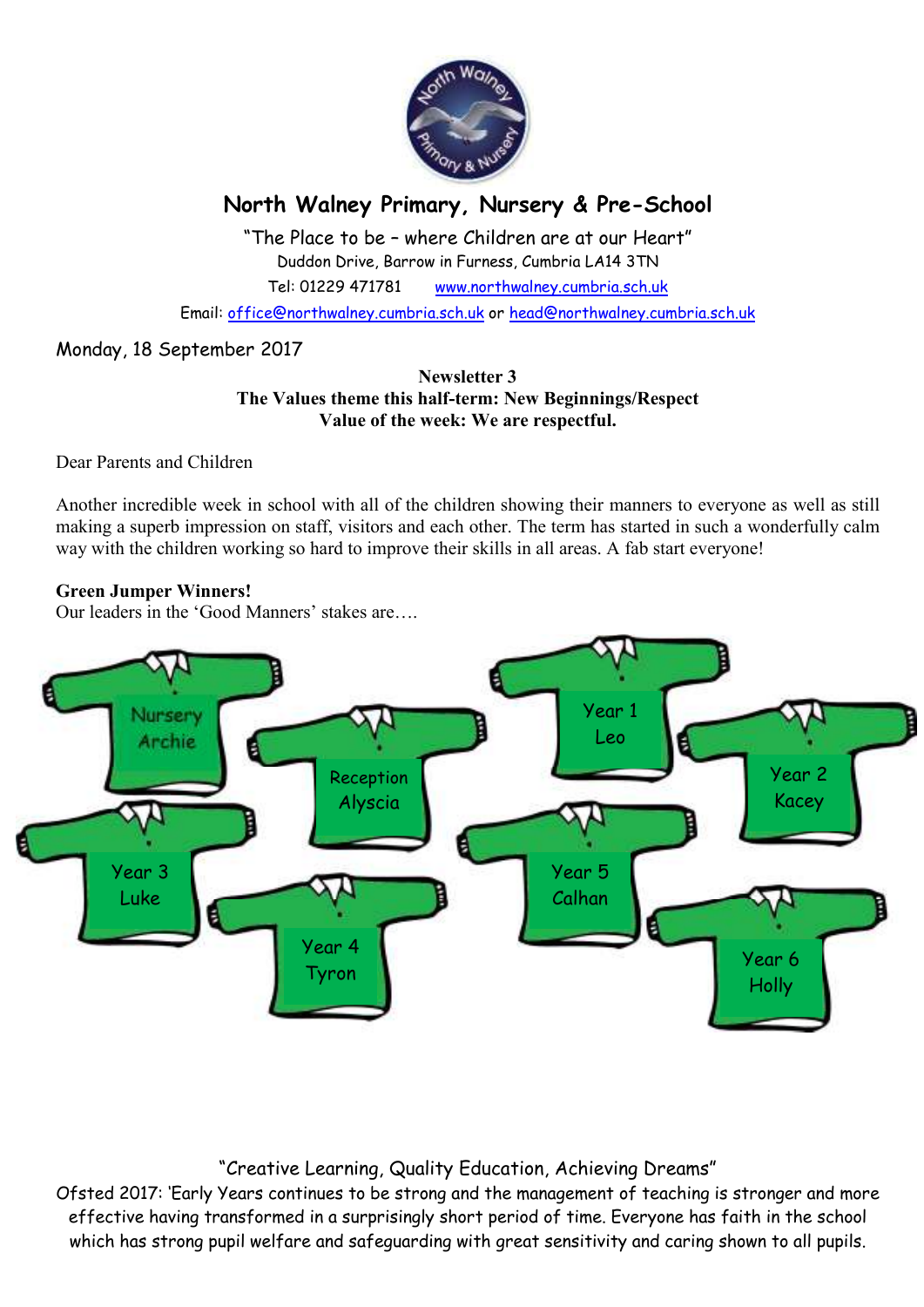

#### **Natterjacks – now open for Nursery children too!**

We are delighted to be able to offer our Natterjacks after-school service to Nursery children as well now following a good start to the new club. Please remember that if we are going to keep Natterjacks alive and thriving, then people need to use it! For more details please speak to either Cora who leads Natterjacks, or to Mrs Malone in the school office.

## **More people are coming to North Walney!**

Since the start of term we have had more new children starting with us and more people coming to visit the school to find out more! This is fantastic as it shows our reputation is growing and the word is spreading that North Walney is back on the map and the school to choose!

So…

Do you know anyone else who is wanting to join us?

Do you know of people who are looking for Nursery and Reception places for Septmber 2018?

## *Why not tell them all about North Walney or pop in to find out more?*

Application forms for next year's Reception can now be picked up from the School Office and need to be complated by  $15<sup>th</sup>$  January 2018.

If you know of anyone else who is looking for a school place in any year group, then please do tell them all about our wonderful school and ask them to get in touch! The more the merrier as we move forward into 2018!

## **Water Park**

Letters have come out about the Water Park trip for Years 4 and 5 next January. If yours has not arrived at home then you can either call in at the office for a copy or go on the school website and look on our Newsletters page. What a great experience for the children! Huge thanks to Miss Mountford for once again finding financial support to bring the price down for all pupils.

#### **Budding Poets R Us!**

Well done to a whole host of pupils who have been told that, subject to permission from their parents, their wonderful poem is about to be published in a Poetry Collection which will soon be on sale. This is a great celebration for the children involved, so well done to Ethan Smith Cole Spence, Kaiden Baynes, Macey Bland, Freya McCarthy, Devon Cooksey, Jake Dickinson, Suzy-Lou Elvey, Macy Miller, Jack Chapman, Shiah Dover, Kenzie White, Ethan McMullan, Hollie Moore, AJ Williamson, Jayden Jesson-Martin, Jack Coe and Dwayne Wakefield.



#### **Science Workshops at the Dock Museum**

Year 1 and 2 have been invited to a science workshop on  $27<sup>th</sup>$  September and Year 5/6 on 29<sup>th</sup> September, both at the Dock Museum. Transport has been arranged but the children must have a packed lunch that day please!

#### **Clubs update**

Karate Club is now full – fantastic – but there are a few places still left for Football Club on a Tuesday after school if any budding footballers are interested. Please see Mrs Malone for more details.